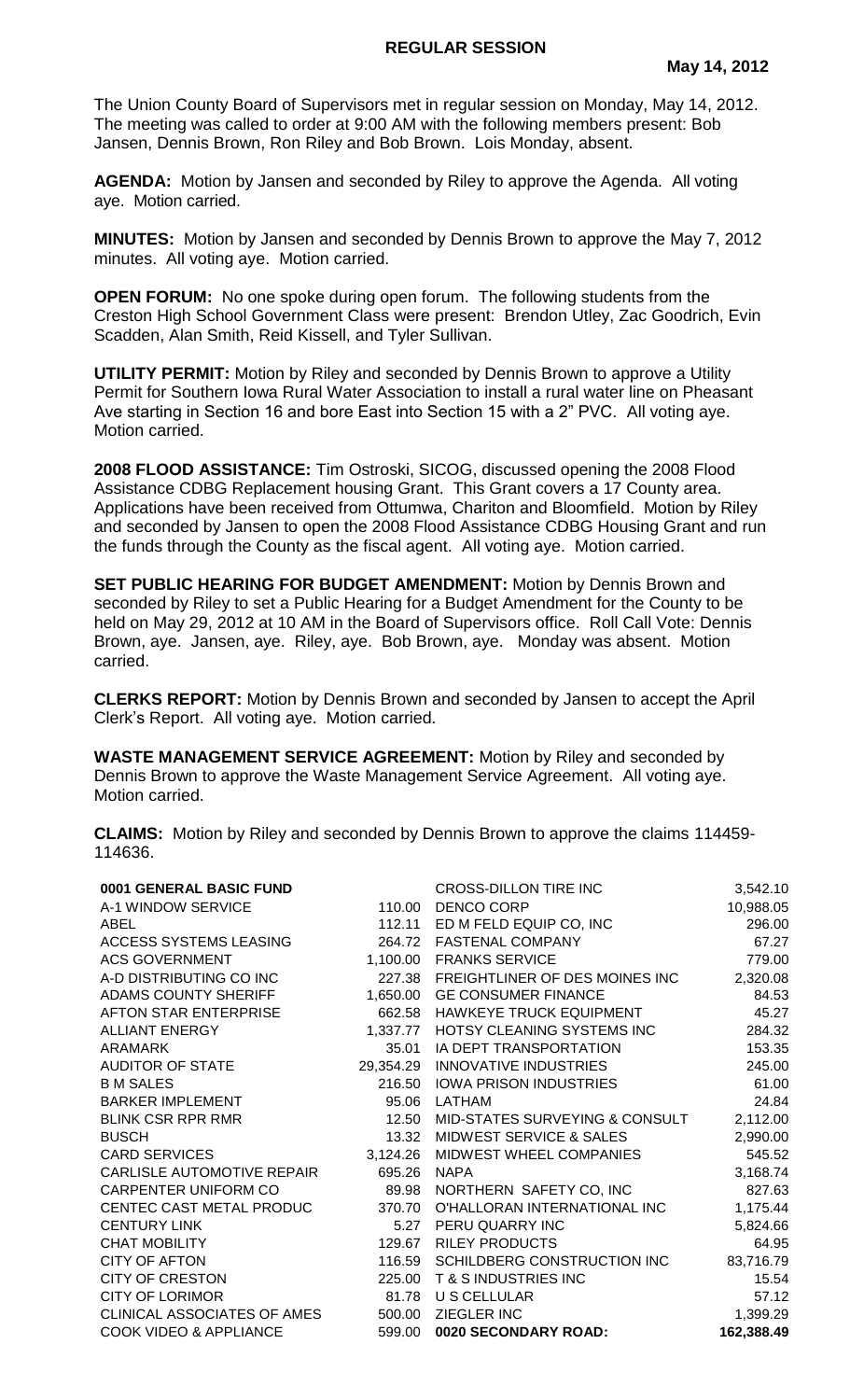| <b>CRESTON FARM &amp; HOME SUPPLY</b>              | 205.33            |                                                                  |                          |
|----------------------------------------------------|-------------------|------------------------------------------------------------------|--------------------------|
| <b>CRESTON MUNICIPAL UTILITIES</b>                 | 331.35            | 0024 CO RECORDER RECORD                                          |                          |
| <b>CRESTON PUBLISHING CO</b>                       | 759.97            | IOWA CO RECORDERS ASSOC                                          | 2,251.01                 |
| <b>CRESTON TRUE VALUE</b>                          | 89.96             | 0024 CO RECORDER RECORD:                                         | 2,251.01                 |
| <b>CULLIGAN</b><br><b>DHS CASHIERS OFFICE</b>      | 17.25<br>819.93   | 2000 DEBT SERVICE FUND                                           |                          |
| <b>D&amp;T MOWING</b>                              | 1,880.00          | <b>BANKERS TRUST COMPANY</b>                                     | 152,267.50               |
| DES MOINES STAMP MFG                               | 26.70             | 2000 DEBT SERVICE FUND TOTAL:                                    | 152,267.50               |
| <b>DISTRICT IV RECORDERS</b>                       | 50.00             |                                                                  |                          |
| <b>FAREWAY STORES</b>                              | 165.00            | 2010 CO-OP URBAN RENEWAL DEBT                                    |                          |
| <b>FARMERS ELECTRIC COOP</b>                       | 1,533.79          | <b>BANKERS TRUST COMPANY</b>                                     | 293,827.50               |
| <b>GE CONSUMER FINANCE</b>                         | 151.41            | 2010 CO-OP URBAN RENEWAL:                                        | 293,827.50               |
| <b>GILBERT</b>                                     | 15.00             |                                                                  |                          |
| <b>GREEN VALLEY PEST CONTROL</b>                   | 43.00             | <b>2020 COUNTY DEBT FUND</b>                                     |                          |
| <b>HUSBAND</b>                                     | 41.07             | <b>BANKERS TRUST COMPANY</b>                                     | 720,203.75               |
| <b>IACCB</b>                                       | 820.00            | 2020 COUNTY DEBT FUND TOTAL:                                     | 720,203.75               |
| ILLOWA COMMUNICATIONS                              | 60.00             |                                                                  |                          |
| IOWA STATE ASSOC OF COUNT                          | 250.00<br>48.96   | <b>2030 LITIGATION DEBT FUND</b><br><b>BANKERS TRUST COMPANY</b> |                          |
| <b>JANSEN</b><br>KSIB                              | 25.00             | <b>2030 LITIGATION DEBT FUND TOTAL:</b>                          | 299,971.25<br>299,971.25 |
| LES NELSON INVESTMENTS                             | 586.37            |                                                                  |                          |
| <b>MAIL SERVICES LLC</b>                           | 412.34            | 2040 ROADS/BRIDGES/BUILDINGS                                     |                          |
| <b>MASTER CARD/ISSB</b>                            | 309.26            | <b>BANKERS TRUST COMPANY</b>                                     | 45,911.25                |
| <b>MEDICAP PHARMACY</b>                            | 18.66             | 2040 ROADS/BRIDGES/BUILDINGS:                                    | 45,911.25                |
| MEYER LABORATORY INC                               | 84.12             |                                                                  |                          |
| <b>MILLER</b>                                      | 88.80             | 3535 CARE - HIPSLEY TRUST FUND                                   |                          |
| <b>MOFFITT</b>                                     | 88.80             | <b>M &amp; M MOTORS</b>                                          | 650.00                   |
| <b>MOMAR</b>                                       | 124.56            | 3535 CARE - HIPSLEY TRUST:                                       | 650.00                   |
| MORGAN CEMETERY ASSOC                              | 140.00            |                                                                  |                          |
| OCONOMOWOC DEVELOPMENT                             | 143.75            | <b>3550 CARE DEPRECIATION FUND</b>                               |                          |
| <b>O'DANIELS</b>                                   | 88.80             | <b>WINDSTREAM</b>                                                | 700.00                   |
| OFFICE MACHINES COMPANY<br>O'REILLY AUTOMOTIVE INC | 1,120.30<br>22.98 | 3550 CARE DEPRECIATION F TTL:                                    | 700.00                   |
| <b>OWENS-KING COMPANY</b>                          | 117.45            | <b>4003 EMPOWERMENT</b>                                          |                          |
| <b>PAMIDA</b>                                      | 379.97            | <b>CREATIVE BEGINNINGS PRESCHOOL</b>                             | 272.00                   |
| <b>PEPPMEIER</b>                                   | 15.00             | <b>DISCOVERY KIDS PRESCHOOL</b>                                  | 853.00                   |
| PITNEY BOWES INC                                   | 99.42             | <b>DOWNING</b>                                                   | 2,324.98                 |
| POKORNY BP & AUTOMOTIVE S                          | 185.04            | EAST UNION EARLY CHILDHOOD                                       | 1,288.00                 |
| POWERS FUNERAL HOMES                               | 1,000.00          | <b>GREATER COMM HOSPITAL</b>                                     | 507.82                   |
| RICHARD L WILSON PC                                | 157.30            | <b>MATURA ACTION CORP</b>                                        | 309.00                   |
| RINGGOLD CO SHERIFF'S OFFICE                       | 5,110.00          | SOUTHERN IOWA TROLLEY                                            | 100.00                   |
| <b>ROLLINGS</b>                                    | 15.00             | TRINITY PRESCHOOL                                                | 713.00                   |
| SARFARILAND                                        | 26.31             | <b>4003 EMPOWERMENT TOTAL:</b>                                   | 6,367.80                 |
| <b>SCADDEN</b>                                     | 290.40            |                                                                  |                          |
| SERVICE TECHS INC<br><b>SHIMER</b>                 | 46.95             | <b>4004 LAW ENFORCEMENT CENTER</b><br>205.35 ALLIANT ENERGY      | 2,442.00                 |
| SHRED-IT USA - DES MOINES                          |                   | 50.00 ARAMARK                                                    | 46.74                    |
| SOUTHERN IA RURAL WATER AS                         | 321.33            | <b>B M SALES</b>                                                 | 461.20                   |
| STAPLES ADVANTAGE                                  | 381.24            | <b>BOYD APPLIANCE &amp; TV</b>                                   | 399.00                   |
| STATE TREASURER OFFICE                             | 142.00            | BYERS WOOD & GLASS SHOP                                          | 256.80                   |
| SUPERIOR LAMP INC                                  | 283.44            | <b>COUNSEL OFFICE &amp; DOCUMENT</b>                             | 280.96                   |
| <b>SUPREME CLEANERS</b>                            | 98.10             | FIRST COMMUNICATIONS LLC                                         | 87.50                    |
| <b>THATCHER</b>                                    | 88.80             | <b>GREEN VALLEY PEST CONTROL</b>                                 | 35.00                    |
| <b>U S CELLULAR</b>                                | 144.31            | IA DEPT OF PUBLIC SAFETY                                         | 1,200.00                 |
| UNION COUNTY ENGINEER                              | 584.79            | MASTERCARD/ISSB IA ST SAV BK                                     | 80.02                    |
| <b>UNION COUNTY SHERIFF</b>                        | 670.68            | <b>NAPA</b>                                                      | 102.54                   |
| VANDENBERG<br>WASTE MGMT OF CRESTON                | 150.00<br>666.95  | OFFICE DEPOT-CATALOG ORDERS<br>O'KEEFE ELEVATOR COMPANY INC      | 17.26<br>254.30          |
| <b>WHEELER</b>                                     | 4.01              | PAUL'S ELECTRIC SERVICE                                          | 808.55                   |
| <b>WINDSTREAM</b>                                  | 2,147.97          | <b>RADIO COMMUNICATIONS</b>                                      | 379.96                   |
| <b>YOUNG</b>                                       | 15.00             | WASTE MGMT OF CRESTON                                            | 264.66                   |
| 0001 GENERAL BASIC FUND TTL:                       | 65,088.20         | <b>WILLETS &amp; WOOSLEY</b>                                     | 81.00                    |
|                                                    |                   | WINDSTREAM                                                       | 682.06                   |
| 0002 GENERAL SUPPLEMENTAL                          |                   | <b>4004 LAW ENFORCEMENT CENTER:</b>                              | 7,879.55                 |
| CENTRAL IOWA DETENTION                             | 4,100.00          |                                                                  |                          |
| <b>CITY OF CRESTON</b>                             |                   | 11,987.49 4100 COUNTY ASSESSMENT EXP                             |                          |
| <b>EMERGENCY MANAGEMENT F</b>                      |                   | 11,932.00 CHAT MOBILITY                                          | 12.03                    |
| <b>HYSELL</b><br><b>HYSELL</b>                     | 181.10            | <b>WINDSTREAM</b>                                                | 113.00                   |
| IOWA STATE ASSOC OF COUNT                          | 99.29<br>50.00    | 4100 COUNTY ASSESSMENT:                                          | 125.03                   |
| MATT PARROTT AND SONS                              |                   | 521.32 4800 PROPERTY TAX AGENCY                                  |                          |
| SMITHBURG AUTOMOTIVE INC                           |                   | 74.95 IA DEPT AG & LAND STEWARDSHIP                              | 654.43                   |
| <b>TYLER INSURANCE SERVICES</b>                    | 195.00            | <b>4800 PROPERTY TAX AGENCY TTL:</b>                             | 654.43                   |
| 0002 GENERAL SUPPLE TTL:                           | 29,141.15         |                                                                  |                          |
|                                                    |                   |                                                                  |                          |

| 0024 CO RECORDER RECORD<br><b>IOWA CO RECORDERS ASSOC</b><br>0024 CO RECORDER RECORD:                                                                                                                                                                                                                                                                                                                                                                                                                                                                                                                      | 2,251.01<br>2,251.01                                                                                                                                                                       |
|------------------------------------------------------------------------------------------------------------------------------------------------------------------------------------------------------------------------------------------------------------------------------------------------------------------------------------------------------------------------------------------------------------------------------------------------------------------------------------------------------------------------------------------------------------------------------------------------------------|--------------------------------------------------------------------------------------------------------------------------------------------------------------------------------------------|
| <b>2000 DEBT SERVICE FUND</b><br><b>BANKERS TRUST COMPANY</b><br><b>2000 DEBT SERVICE FUND TOTAL:</b>                                                                                                                                                                                                                                                                                                                                                                                                                                                                                                      | 152,267.50<br>152,267.50                                                                                                                                                                   |
| <b>2010 CO-OP URBAN RENEWAL DEBT</b><br><b>BANKERS TRUST COMPANY</b><br><b>2010 CO-OP URBAN RENEWAL:</b>                                                                                                                                                                                                                                                                                                                                                                                                                                                                                                   | 293,827.50<br>293,827.50                                                                                                                                                                   |
| <b>2020 COUNTY DEBT FUND</b><br><b>BANKERS TRUST COMPANY</b><br><b>2020 COUNTY DEBT FUND TOTAL:</b>                                                                                                                                                                                                                                                                                                                                                                                                                                                                                                        | 720,203.75<br>720,203.75                                                                                                                                                                   |
| <b>2030 LITIGATION DEBT FUND</b><br><b>BANKERS TRUST COMPANY</b><br><b>2030 LITIGATION DEBT FUND TOTAL:</b>                                                                                                                                                                                                                                                                                                                                                                                                                                                                                                | 299,971.25<br>299,971.25                                                                                                                                                                   |
| <b>2040 ROADS/BRIDGES/BUILDINGS</b><br><b>BANKERS TRUST COMPANY</b><br>2040 ROADS/BRIDGES/BUILDINGS:                                                                                                                                                                                                                                                                                                                                                                                                                                                                                                       | 45,911.25<br>45,911.25                                                                                                                                                                     |
| 3535 CARE - HIPSLEY TRUST FUND<br>M & M MOTORS<br>3535 CARE - HIPSLEY TRUST:                                                                                                                                                                                                                                                                                                                                                                                                                                                                                                                               | 650.00<br>650.00                                                                                                                                                                           |
| <b>3550 CARE DEPRECIATION FUND</b><br><b>WINDSTREAM</b><br><b>3550 CARE DEPRECIATION F TTL:</b>                                                                                                                                                                                                                                                                                                                                                                                                                                                                                                            | 700.00<br>700.00                                                                                                                                                                           |
| <b>4003 EMPOWERMENT</b><br>CREATIVE BEGINNINGS PRESCHOOL<br>DISCOVERY KIDS PRESCHOOL<br><b>DOWNING</b><br>EAST UNION EARLY CHILDHOOD<br><b>GREATER COMM HOSPITAL</b><br><b>MATURA ACTION CORP</b><br>SOUTHERN IOWA TROLLEY<br><b>TRINITY PRESCHOOL</b><br><b>4003 EMPOWERMENT TOTAL:</b>                                                                                                                                                                                                                                                                                                                   | 272.00<br>853.00<br>2,324.98<br>1,288.00<br>507.82<br>309.00<br>100.00<br>713.00<br>6,367.80                                                                                               |
| <b>4004 LAW ENFORCEMENT CENTER</b><br><b>ALLIANT ENERGY</b><br><b>ARAMARK</b><br><b>B M SALES</b><br><b>BOYD APPLIANCE &amp; TV</b><br><b>BYERS WOOD &amp; GLASS SHOP</b><br><b>COUNSEL OFFICE &amp; DOCUMENT</b><br><b>FIRST COMMUNICATIONS LLC</b><br><b>GREEN VALLEY PEST CONTROL</b><br>IA DEPT OF PUBLIC SAFETY<br>MASTERCARD/ISSB IA ST SAV BK<br>NAPA<br>OFFICE DEPOT-CATALOG ORDERS<br>O'KEEFE ELEVATOR COMPANY INC<br>PAUL'S ELECTRIC SERVICE<br>RADIO COMMUNICATIONS<br><b>WASTE MGMT OF CRESTON</b><br><b>WILLETS &amp; WOOSLEY</b><br><b>WINDSTREAM</b><br><b>4004 LAW ENFORCEMENT CENTER:</b> | 2,442.00<br>46.74<br>461.20<br>399.00<br>256.80<br>280.96<br>87.50<br>35.00<br>1,200.00<br>80.02<br>102.54<br>17.26<br>254.30<br>808.55<br>379.96<br>264.66<br>81.00<br>682.06<br>7,879.55 |
| <b>4100 COUNTY ASSESSMENT EXP</b><br><b>CHAT MOBILITY</b><br><b>WINDSTREAM</b><br><b>4100 COUNTY ASSESSMENT:</b><br><b>4800 PROPERTY TAX AGENCY</b>                                                                                                                                                                                                                                                                                                                                                                                                                                                        | 12.03<br>113.00<br>125.03                                                                                                                                                                  |
| IA DEPT AG & LAND STEWARDSHIP<br><b>4800 PROPERTY TAX AGENCY TTL:</b>                                                                                                                                                                                                                                                                                                                                                                                                                                                                                                                                      | 654.43<br>654.43                                                                                                                                                                           |